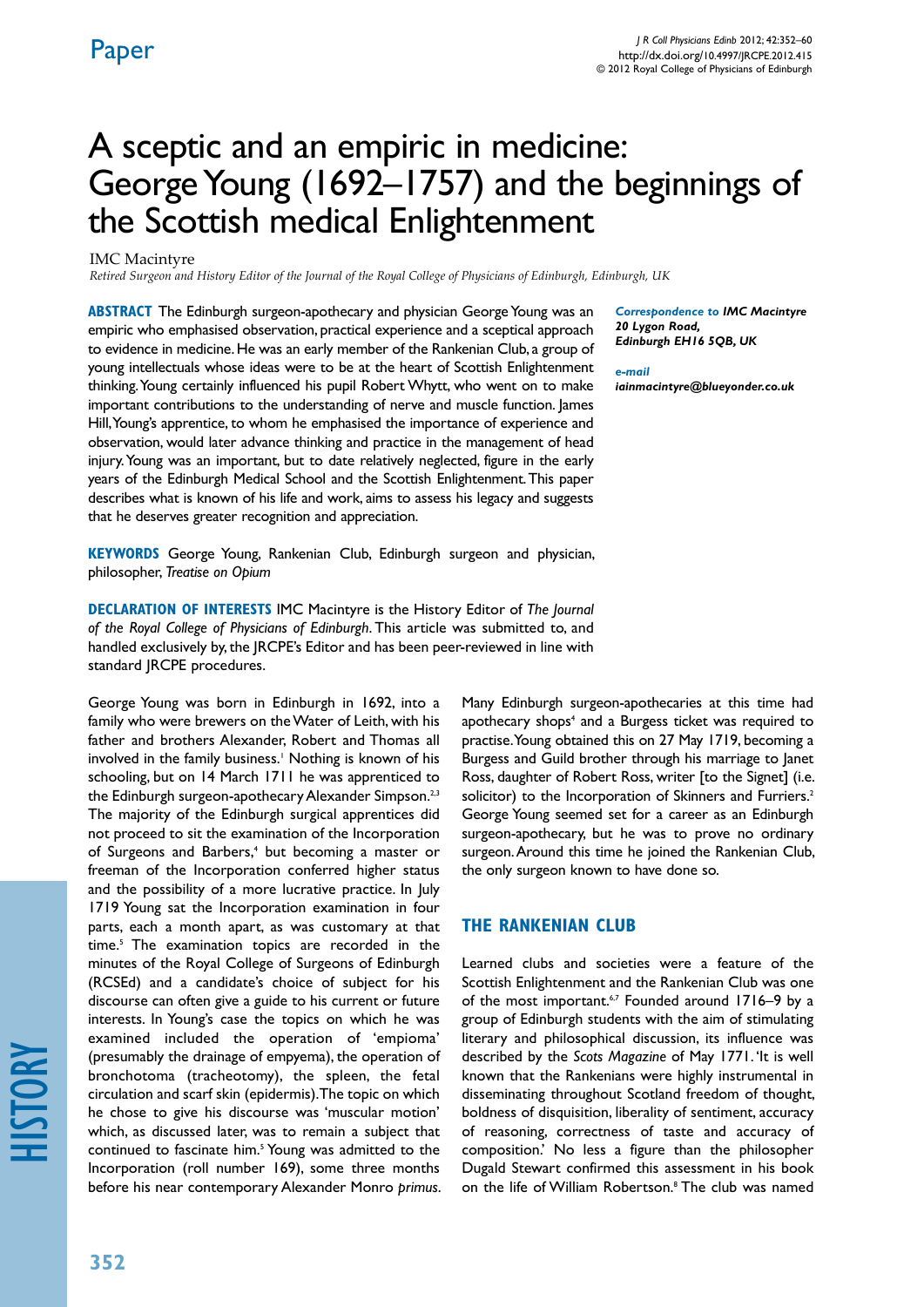*George Young (1692–1757): a sceptic and empiric in medicine*

for the venue in which they met, Ranken's Tavern on the west side of Hunter's Square, just off the High Street.<sup>9</sup> One of the earliest topics they discussed was the complex 'immaterialism' philosophy of Bishop Berkeley with whom they corresponded; their intellectual stature was confirmed by a letter from Berkeley complimenting them on their understanding of his theories.<sup>10,11</sup> It is worth noting Young's early membership of this club as it included several young men who were to go on to make significant academic contributions and in many instances were to become 'literati', teachers and leaders of the Scottish Enlightenment. Young's contemporaries in the club included Charles Mackie (1688–1770), later the first professor of history at the University of Edinburgh; John Stevenson (1695–1775), later professor of logic and rhetoric; George Turnbull (1698–1748), theologian and professor of moral philosophy at Marischal College, Aberdeen; Robert Wallace (1697–1771), theologian and population scientist; William Wishart (1691–1753), leading church minister and principal of Edinburgh University and Colin MacLaurin (1698–1746), philosopher, protégé of Isaac Newton and the greatest Scottish mathematician of his day.<sup>12</sup> Later physician members included Alexander Dick (1703–1785) who became president of the Royal College of Physicians of Edinburgh (RCPE) and John Pringle (1707–1782), later professor of moral philosophy at Edinburgh University and president of the Royal Society of London.<sup>6,13</sup>

It is not clear how Young became a member of such an illustrious group. Other members appear to have been university students, and indeed more than one account suggests that the club was 'strictly for graduates only'.<sup>9,14</sup> In the tradition of the surgeon of his day, however, Young did not matriculate, let alone graduate, at this stage in his career. Indeed there was no formal medical course at Edinburgh University at this time, although the University granted 21 MD degrees between 1705–1726, half of these to Scots.<sup>15</sup> Before 1719 only two Edinburgh surgeon-apothecaries had MD degrees, Christopher Irvine (1620–1693) and Archibald Pitcairne (1652–1713), both of whom practised as physicians.<sup>16</sup> Young's membership of this elite club is the first indication of his considerable intellect. His place as a philosopher has been acknowledged by an entry in the *Dictionary of Eighteenth Century British Philosophers*, but the account is, perforce, based entirely on his lecture notes and treatise on opium which are both considered below.17

# **Young's career**

From 1720 Young began to practise as a surgeonapothecary in Edinburgh. The teaching of medicine had gained momentum in Edinburgh in the early years of the eighteenth century. The Incorporation of Surgeons had in 1705 appointed Robert Elliot as teacher of anatomy,



**figure 1** Robert Whytt (1714–1766). The Edinburgh physician who recorded Young's lectures and subsequently made major contributions to the understanding of nerve and muscle function. Courtesy RCPE.

later joined by Adam Drummond, in 1717 by John McGill and three years after that by Alexander Monro *primus*. Charles Alston gave extramural classes in botany and from 1713 James Crawford taught chemistry and medicine.18 Persuaded by political lobbying and encouraged by the success of this extramural teaching, the Town Council established the University medical school in 1726 with the transfer of Monro's Anatomy chair from Surgeons' Hall into the University and the establishment of four chairs of medicine and one of midwifery.19 Such was the demand for medical teaching that the extramural tradition flourished in parallel with the University medical school. Young delivered medical lectures in Edinburgh and those he gave in 1730–1 were recorded by Robert Whytt (Figure 1), who himself was to make a significant contribution to the understanding of the nervous system, as discussed below.20

Young continued to practise as a surgeon, as demonstrated in RCSEd minutes by his attendance at Incorporation meetings and also by his continued training of surgical apprentices.<sup>3</sup> Between 1720 and 1754 he trained a total of twelve apprentices.<sup>3</sup> Yet he appears to have been attracted to a career as a physician. To practise as such in Edinburgh required that he become a licentiate of the RCPE, which meant passing the licentiate examination.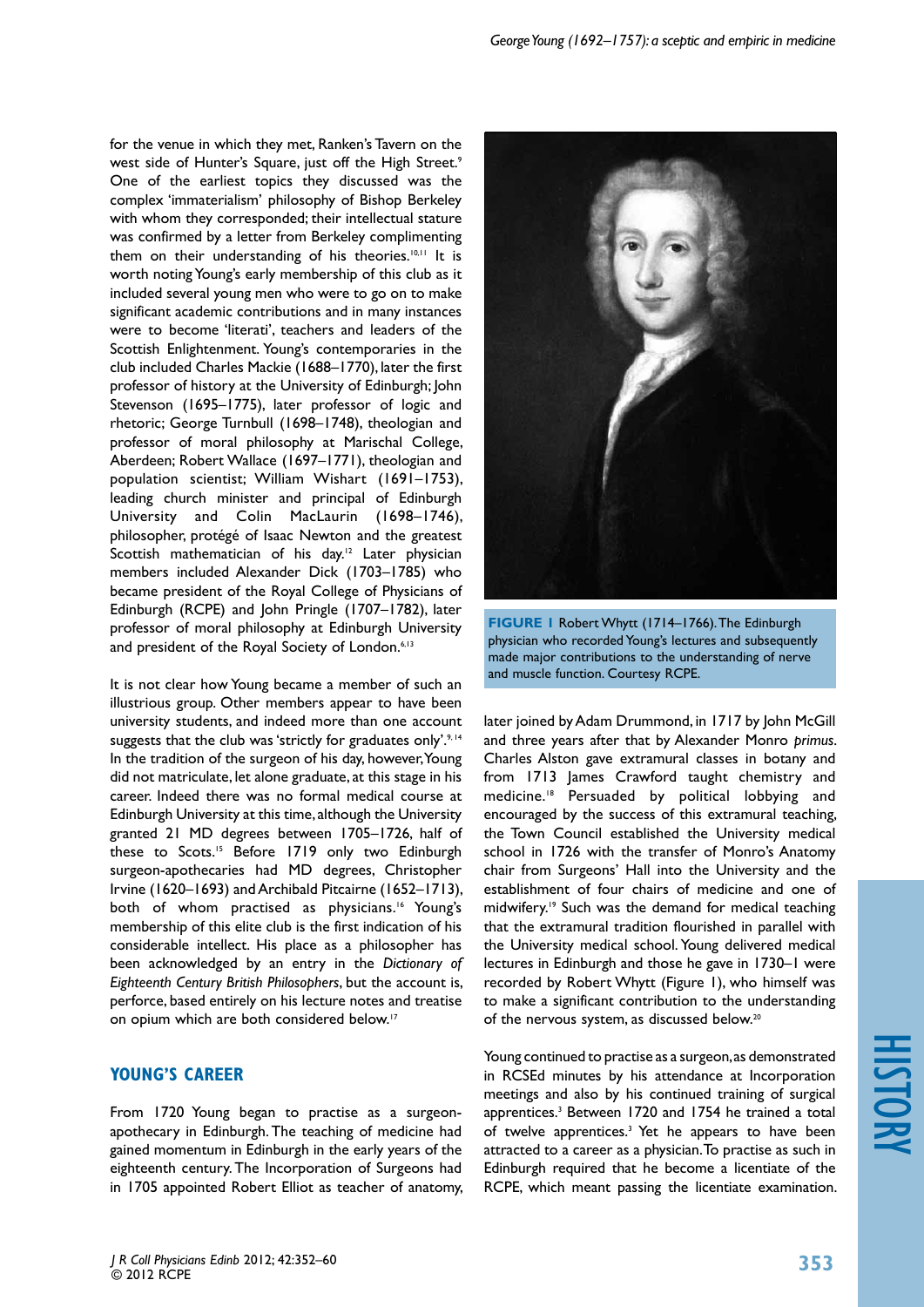

**figure 2** Sir John Pringle (1707–1782) was a fellow member of the Rankenian Club. He later attended Young's lectures and was a member of the RCPE committee which made Young a College licentiate. Pringle went on to a distinguished career as a military physician.Courtesy RCPE.

Those who held Scottish medical degrees were exempted from this (although those with degrees from continental European universities were not). The University of St Andrews was renowned for awarding such degrees without examination, and on 21 June 1736 Young was awarded the degree of MD (St Andrews) in absentia 'on account of his communicating to the public a secret for the cure of the dysentery and on account of his good character, for his known skill in all parts of medicine and his successful practice therein'.<sup>21</sup> The following year he successfully applied to became a licentiate of the RCPE, where those who sat to consider his application included two of the inaugural professors of medicine at Edinburgh, Drs Plummer and St Clair, and Dr (later Sir) John Pringle, (Figure 2) the latter a fellow Rankenian who had earlier attended Young's lectures. Young's career seems to have flourished as he lived in a prestigious area of the town, in a large flat in Paterson's Court, Lawnmarket (now occupied by Deacon Brodie's tavern).<sup>22,23</sup>

In 1751 he and his son Thomas were able to rent extensive land in Harprig and Torphichen in what is now West Lothian. Thomas's will in 1755 suggests considerable family wealth.24 Thomas Young was appointed Professor of Midwifery at Edinburgh in 1756, the year before his father's death. He went on to a successful career in that speciality, credited with setting up, at his own expense, the first lying-in ward in Scotland in Edinburgh Royal Infirmary.25

## **Young's personality**

Although described by one of his pupils as a 'very sensible, honest, good-natured man', other sources show a determined, perhaps even domineering side to George Young's character.<sup>20</sup> The most revealing insights come from papers that show his relationship to his son George. Young intended that his two sons, George, born around 1718 and Thomas, born around 1726 would follow him into medicine. In October 1738 George junior, having served as an apprentice and attended his father's apothecary's shop, was sent to Paris to walk the wards of the great teaching hospitals.<sup>26</sup> In an accompanying letter his father wrote that his son 'has been used to no degree of luxury or elegance...', that his usual fare was 'pottage and milk' and that he was to be 'kept free of company until his studies are over.'<sup>27</sup> The recipient of the letter was Aeneas MacDonald, the Paris-based Scots banker (later one of the Seven Men of Moidart, subsequently found guilty in London of high treason for his role in handling the finances of Prince Charles Edward Stuart, but pardoned and returned to Paris where he resumed banking.) He was authorised to make payments to George junior for living expenses in Paris, and after 12 months these seemed reasonable at  $£100^{26}$ (around  $£8,500$  in buying power in 2005).<sup>28</sup>



**FIGURE 3** Leiden University and physic garden where George Young junior was sent to study medicine. The consequences of his hedonistic lifestyle and extravagant spending there may well have been factors which ultimately contributed to his father's loss of influence among his contemporaries. Courtesy Wellcome Library, London.

In October 1739 after a year in Paris, George enrolled at the University of Leiden (Figure 3) to study medicine.29 Aeneas MacDonald arranged for Messers Grant and Crawford, his agents in Rotterdam, to continue to make payments to him. By now however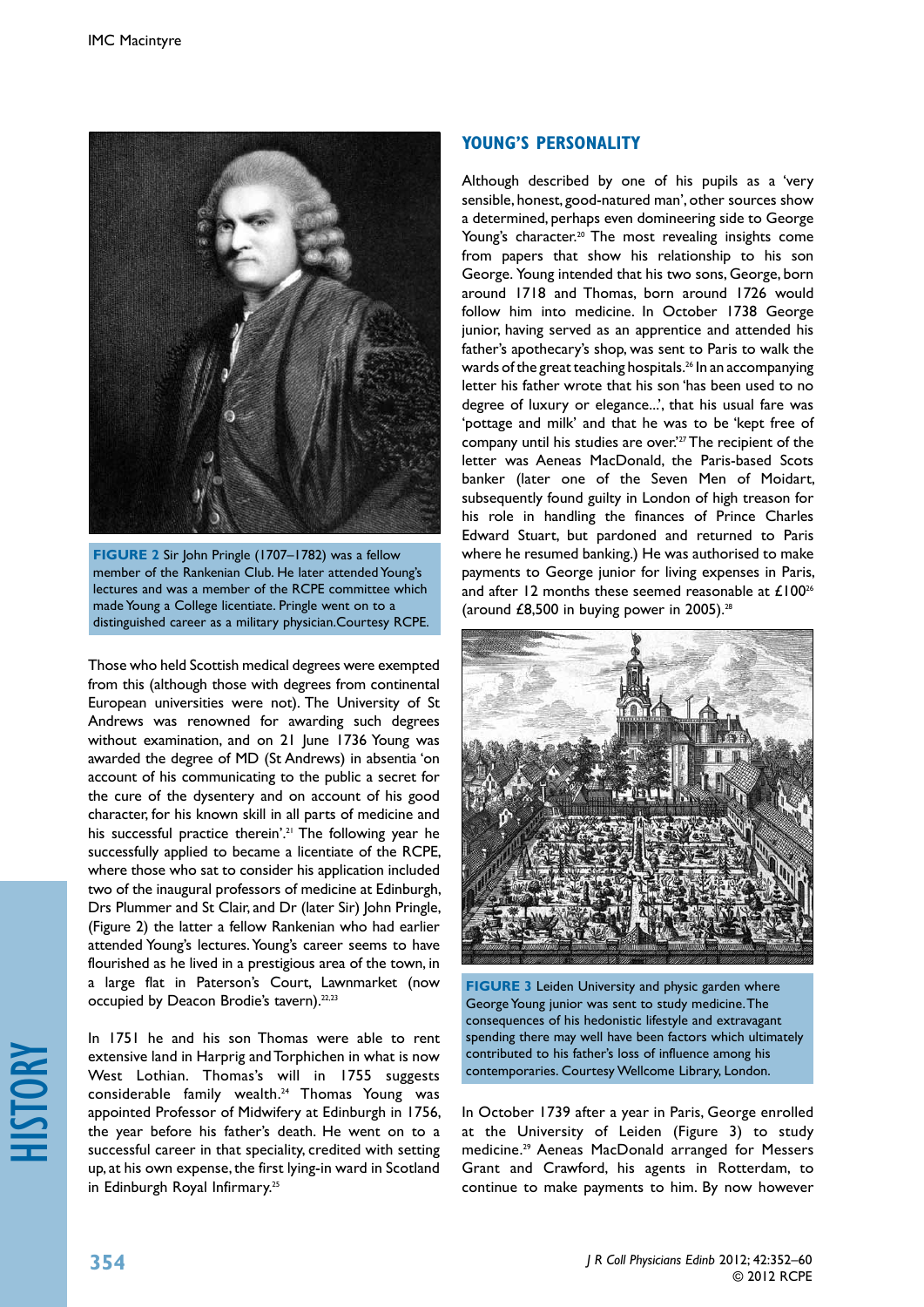young George had acquired tastes for those luxuries denied him in Edinburgh. In his first year the largest sums paid to him were for wines and spirits (claret, rhenish and arrack), tea, chocolate and 'Gentlemens' Magazine'.<sup>26</sup> By pretending to pay for books and tuition fees he was able to limit his spending to £100 in the first year. But over a ten-day period in May 1741 he requested, and was paid, a total of £252, to cover, he claimed, books and his travel to London, where, at his father's request, he was to watch 'a curious operation'. His father had made no such request and refused to reimburse the agents, who began court proceedings against the Youngs to recover their payments.<sup>26</sup>

George junior's reason for travelling to England was very different, and this, and the events which followed, have been set out and analysed in some detail by Houston and van der Heijden.<sup>23</sup>

Over his 20 months in Leiden George had courted a local girl, Margaretha Cassa and, to her parent's consternation, announced his intention to marry her. He spent little time studying, but rather, as evidence to a later court case suggested, spent time '...coming every hour sauntering before their [the Cassa's] house...'

Claiming that he had parental permission to wed, George junior travelled with Margaretha to Colchester in Essex, where, having paid a  $£200$  bond, they were married on May 19, 1741. Six weeks later Margaretha wrote from honeymoon in Paris telling her parents that she was pregnant, and, as her husband had to return to Scotland on unspecified business, she was returning alone to Leiden. The reason for his sudden return to Scotland proved to be a letter from his father telling him that he was in disgrace, but promising rehabilitation if he returned home. Margaretha's son was born in 1742. Her letters to her husband went unanswered, but in 1748 she received a letter (apparently from a well-wisher) inviting her to come to Edinburgh to join her husband. The letter was in fact from George Young senior, written with the aim of getting her to testify to a tribunal that she had never married his son. She proved however to be a feisty individual who began her own legal action, an adherence case, before the Edinburgh Commissary Court, aiming to prove that she was George Young's lawful wife and that her son was legitimate. Her action alleged that 'Dr Young the father had either induced, persuaded, compelled or threatened his son' to desert her. This allegation seems to have been justified, since George Young senior had written to Margaretha's parents in 1742 ' ...my eldest son is disinherited and banished forever. You cannot comfort him.' He had then compounded the situation by imposing a declaratory of silence (gagging order) on his son. When it began to look as though Margaretha might win her case, George

Young senior offered her £70 sterling if she would divorce his son. She declined. He then obtained power of attorney to pursue the case on behalf of his son.

Until this stage George Young could be seen as a father reasonably concerned, by the standards of the day, by what he regarded as a marriage which might impede his son's career, but his subsequent behaviour reveals some darker aspects of his character. Through a church treasurer he arranged for Margaretha to be examined by a midwife, a ruse to look for signs of other pregnancies which, as she had not seen her husband since 1742, would brand her as an adulteress. No such signs were apparent. He tried to portray her as a woman of easy virtue, a gold digger, even a prostitute who had seduced his son. But the evidence collected in Holland suggested otherwise, that she had been brought up in the 'true reformed Christian tradition' and adhered to that. In one curt, chilling three line letter, which he left unsigned and undated, Young suggests to her that she eats her son. Margaretha won her adherence case, was granted a 'declarator of marriage' gaining maintenance for herself and her son and winning legal costs.<sup>30,31</sup> Because Margaretha had cohabited with another man in The Hague in 1748, George Young junior was granted a divorce by the Edinburgh Commissary Court in 1750, although Margaretha was again awarded living expenses and costs.31,32 Little is known of the fate of her ex-husband, but there is no record of his graduating from the Universities of Leiden or Edinburgh and he does not appear to have embarked on a career in medicine. His brother Thomas, writing his will in 1755, leaves his estate to his father, 'failing whom' a list of cousins and uncles, but there is no mention of his brother George.<sup>24</sup>

George Young senior, having refused to reimburse the agents for payments made to his son, lost his case against them at the High Court of Admiralty in London.<sup>33</sup> Yet he continued to defy this judgement. In 1744 his lawyer Charles Maitland argued '...his son has been engaged in the most idle and extravagant courses...and his father does not feel obliged to reimburse these ruinous advances of money.<sup>34</sup>

We can conclude that George Young senior had ambitions for his son and when these appeared to be threatened he was a determined adversary, who was prepared to be devious, perhaps even ruthless, to achieve his end. The affair had financial repercussions; in April 1746 Young confiscated the 'labouring cattle and instruments' of the baxter (baker) James Dundas to whom he leased fields and houses at Muirbarns, Kirknewton. He then took 'furniture and household effects' from the houses and refused to pay for house repairs, actions which resulted in further litigation.<sup>35</sup>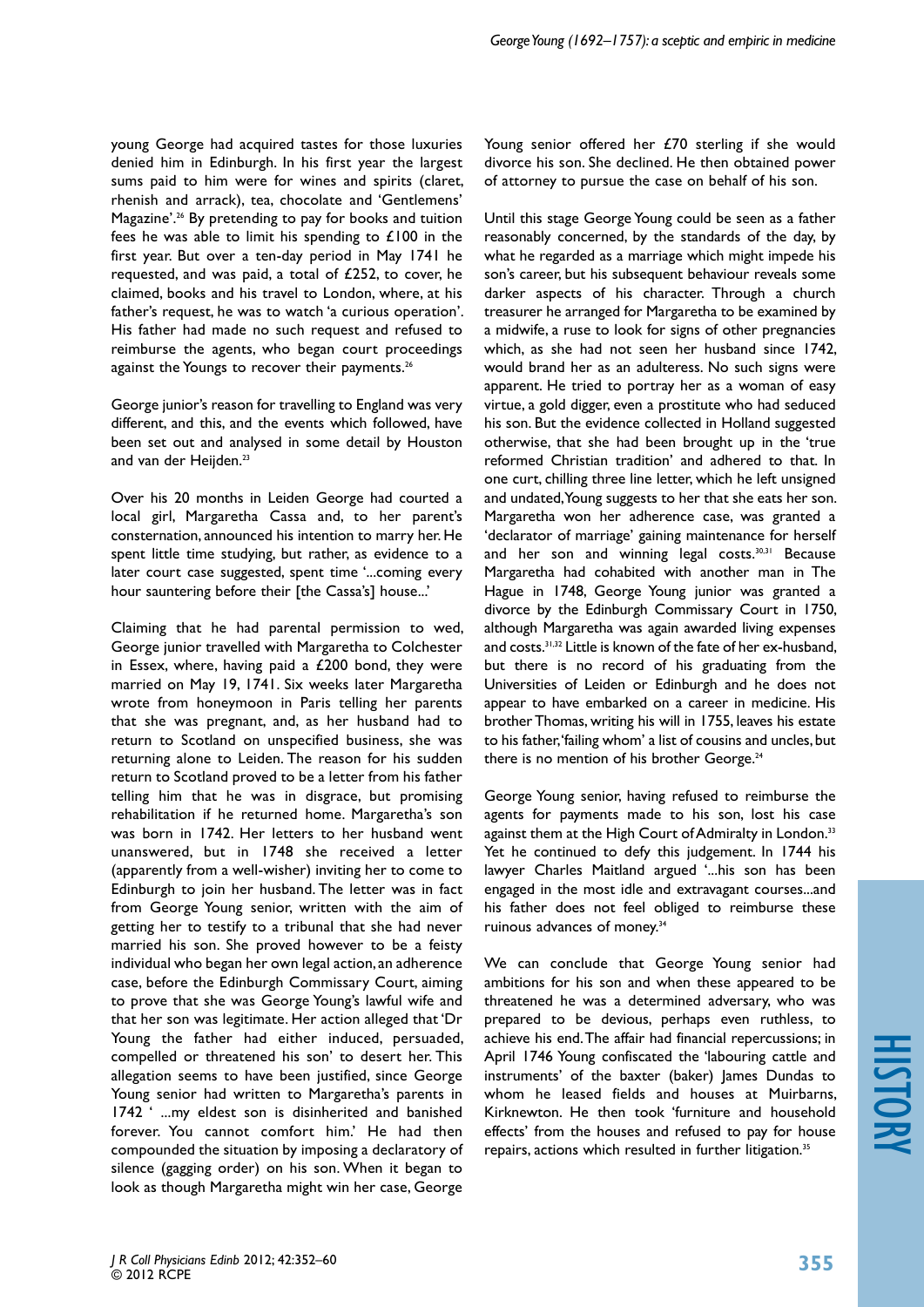

**figure 4** John Boswell (1710–1780) the Edinburgh physician who described Young as a 'sceptick and emperick'. By buying the copy of Young's lectures transcribed by Whytt he ensured that Young's writings were available to future generations. Courtesy of RCPE.

## **Young's lectures**

Young delivered lectures in Edinburgh in 1730–1. On the inside cover of the copy of his lectures in the RCPE library, the Edinburgh physician John Boswell (1710– 1780) (Figure 4), uncle of the diarist, inscribed: 'I bought this book at Dr Whytt's sale for it contains a variety of things, amongst others the Dr's [Whytt's] own ms notes when a student of old Dr Young's lectures on his own private practice... Dr Whytt and I were contemporary fellow students of Dr Young's in 1730– 31... Dr Young was a very sensible, honest, goodnatured man, but a sceptick in medicine (and emperick) as well as in every other thing, confining himself to good, evident common sense.'20

The references to scepticism, empiricism and evident common sense give an indication of some of the core beliefs which characterised Young's teaching. His surgical background and the influence of his Rankenian friends are apparent throughout his lectures; he repeatedly emphasises the need to rely on observed rather than inferred phenomena before reaching conclusions. His philosophy of medicine based on observation and experience is very much in the tradition of Thomas Sydenham.

The lectures are a comprehensive account of contemporary medical, and some surgical practice. In the style of the day, they include some 20 case reports illustrating common conditions. Lectures are devoted to specific ailments such as smallpox, scurvy, gout, rickets, 'King's evil' and madness. There are accounts of surgical conditions including wounds, ulcers, bladder stone and haemorrhoids and of various treatments, largely based on humoral medicine, including clysters (enemas) and diureticks [sic]. He also discussed chemical (e.g. mercury), herbal and natural remedies such as cooling, cold bathing and 'regimen' (diet and lifestyle).

#### *Nerve function*

It is in the lectures on physiology and on Boerhaave's Institutions that Young's sceptical approach becomes especially apparent. His lecture on nerve and muscle function, recorded by Robert Whytt, challenged conventional theories and here Young contributes to the ongoing quest for an understanding of the relationship between mind and body.

Galenic concepts of a fluid 'animal spirit' flowing down nerves from the brain prevailed until the human anatomical dissections of Vesalius paved the way for alternative explanations. Isaac Newton had suggested that transmission was accomplished by vibration of the 'ether' within the nerves or by pressure. Yet the anatomists had shown that nerves were solid, calling these iatromechanical hypotheses into question.

When Young gave his lectures in 1731–2, the theories about nerve function centred around the 'animus', the life force being transmitted along nerves by an as yet unknown mechanism. The experiments that would clarify this were yet to come. What part did Young's lectures play in that clarification? Young considers the various theories that had been postulated. He outlines the views of those who followed the Newtonian iatromechanical theory like James Keill (1673-1719), the Edinburgh physician and anatomist;<sup>36</sup> Daniel Bernoulli (1700–1782) the Swiss mathematician and physician whose ideas on iatromechanical theory had only recently been published in *Hydrodynamica*. 37 Young goes on to discuss the proponents of 'gunpowder theory'. John Mayow (1645–79), the English physician and chemist had developed the gunpowder theory of physiology, believing that nitrous and sulfurous particles in the body were 'engaged in perpetual hostilities with each other'.<sup>38</sup> Mayow's theory was extended by Thomas Willis (1621– 75) who suggested that blood containing nitrosulphureous particles was pumped into muscles where it met with 'animal spirits' or a nervous fluid, to produce an 'explosion': the particles 'suddenly intumified, as if inkindled and exploded.' The nerve acted as an ignition mechanism, controlled from the brain, producing 'the fiery inkindling or the match... [to] blow up the Muscle'.<sup>38</sup>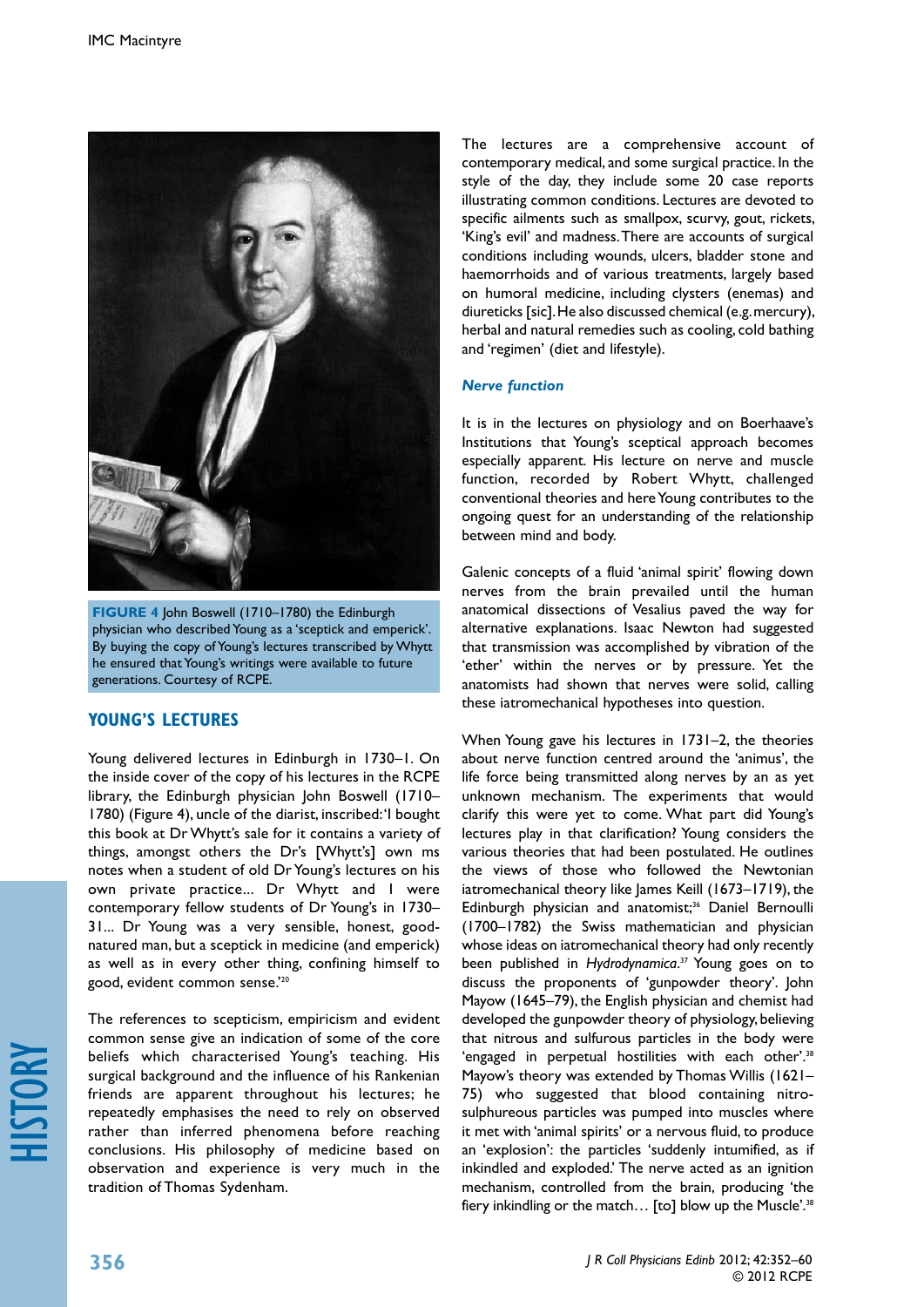Yet Willis was clear that nerves were responsible for sensation and muscle movement: 'transmission is performed by the spirits within the nerves... implant[ing] a contracture or elastic force'. Hermann Boerhaave too promoted this hypothesis.

It is clear that Young was well versed in recent and contemporary literature. Having discussed the mechanisms of sensation and of muscular function he concludes that '...the nerves are the instruments of motion some way or another', but, as though unconvinced by these iatrochemical and iatrophysical theories, he goes on to question whether nerve conduction was through liquid or vibration '...or is it by another mechanism?'

It seems certain that these lectures, which he wrote down with such care, inspired Robert Whytt to think further about the topic and influenced his view that an explanation must be based on observation and not by variations on Galenic or Newtonian dogma. Young's rejection of mechanical explanations and his suggestion that laws, other than those of mechanics, applied to bodies, were ideas which Whytt was to take forward.<sup>39</sup>

At much the same time as Young was giving his lectures, the English cleric and physiologist Stephen Hales (1677– 1761) was making observations based on experiments. He suggested that 'electrical powers' might be transmitted along nerves. Hales found that a frog continued to jump after it had been decapitated, and that its hind limbs would be withdrawn when a stimulus was applied. These depended on an intact spinal cord. Hales did not publish the experiment but described it in a letter to Robert Whytt, who performed further frog experiments to confirm that reflex activity depended on the segmental integrity of the spinal cord.<sup>40</sup> He also described the reflex pupillary response to light and introduced the terminology of stimulus and response. These, including Hales's experiment, were written up by Whytt in a series of publications in 1751.<sup>41</sup>

#### *Muscle function*

Young's interest in the physiology of muscle function clearly continued after the dissertation he gave on the topic in 1719. As before, he begins with a critical analysis of the prevailing theories of muscle function. He rejects these on the grounds that the theories are based on reasoning rather than on observations. 'Keil [sic] never saw the attraction of animal spirits, whoever saw Bernouilli's *specula spiritum animalium* breaking the Globules of Blood... nobody ever saw the struggling betwixt the acids and alkali's in the blood... nor does Willis pretend to have seen the bloody fray that he supposes in the belly of the muscle in the time of every contraction; The great Boerhaave himself never saw his greater Influx of the animal spirits by which he accounts for muscular motion.'

Indeed Young is scathing about Boerhaave. In a letter to a William Sinclair, a medical student at Leiden, dated 31 May 1737, he expresses a sceptical view of Boerhaave's theories.27 'I have always thought' he writes 'that a man who lays down a settled theory must strain a point to maintain what he has once laid down... Boerhaave makes no more scruple of squeezing facts into a consistency with his theory than a lawyer does of bringing off a [guilty] criminal...'. Young considers that it is Boerhaave's eloquence rather than the worth of his hydromechanical theory that has made his reputation, 'As he is a great master of oratory he is thereby capable of doing much good or harm.'

In seeking a valid explanation for muscle function, Young advises his students to start with the observation that the will causes the motion of the muscles. This was mediated, he argues, by 'sensible phenomena', by which he meant phenomena which could be perceived by the senses. In searching for these phenomena Young argues that only those mechanisms which can be detected by the senses should be considered. Do not waste time he urges, in hypothesising by looking for explanations which cannot be seen. Pursuing this course of action might result in 'pursuing invisible mechanisms ad infinitum.' He concluded that 'the will must make use of some instrument to dilate the muscle.' Young's influence on Whytt is seen in the latter's *Essay on the Vital and Other Involuntary Motions of Animals* published in 1751.40 Here he describes experiments on muscle stimulation, the observed phenomena that Young had promoted. He rejected outright Haller's theory of animal spirits as the mechanism which brought about muscle contraction, arguing that there were no tubules in nerves to allow the flow of such fluid. Although Young is not cited (he had, after all not published on the topic), Whytt's repeated emphasis on observation as the basis for hypothesis echoes the doctrine of his former teacher.

Whytt of course had other influences including Willis, Boerhaave, Stahl and Alexander Stuart. Could his thinking on the topic have been influenced by his other great Edinburgh teacher Alexander Monro *primus*? In his extensive lecture series Monro devoted little time to the subject of nerve and muscle function.<sup>42</sup> In marked contrast to the scepticism of Young, Monro presented the traditional Galenic view of 'fluid' in nerves and his passing reference to the views of Keill and Bernouilli, takes an uncritical view of hydromechanical theory.

Young's philosophy was rooted in his training as a surgeon. Stott concluded that 'in Young's lectures we see the continuing tradition of surgeon-apothecaries critical of medical knowledge obtained other than through the evidence of external sensory perception.'43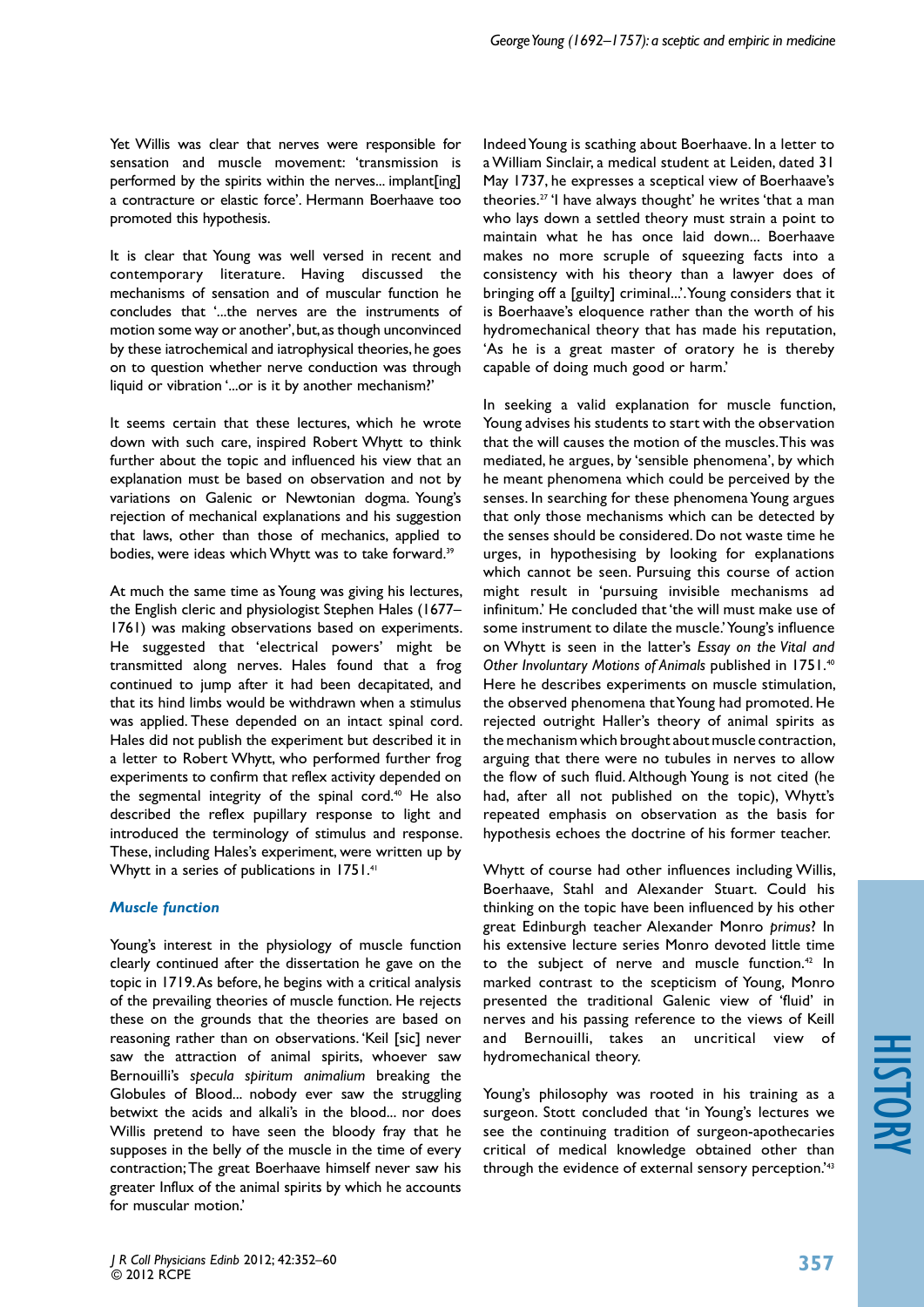# **Treatise on Opium (1753)**

Opium was widely prescribed by doctors but there were very few treatises on the topic to guide its use. Young's contemporary Charles Alston, professor of botany and materia medica at Edinburgh University had published a seminal paper in 1742 in which he described opium's history and its preparation from poppies he had grown, the first person in Britain to have done so.<sup>44</sup> He described detailed chemical experiments and experiments assessing its properties using frogs and dogs. Although his was the most objective, rational and scientific account to date, Alston wrote curiously little about the side-effects and nothing about addiction, previously well described. 'Opium' he concluded 'does more honour to medicine than any other remedy whatever'. Young's treatise seems to have been stimulated as a response to this, since, at the outset he emphasises the risks '...that I may prevent such mischief as I can, I here give it as my sincere opinion... that opium is a poison by which great numbers are daily destroyed.'45

In a thinly veiled reference to Alston, and true to his reputation as a sceptic, Young is fiercely critical about writers who have described chemical or animal experiments: '...but how little satisfaction do we find in reading their accounts! How much are we disappointed when we come to compare these observations with our own experience!' Thereafter he describes his considerable experience with the drug and makes little reference to the experience of others.

In 41 chapters over 182 pages the treatise sets out the effects of the drug and its uses in a variety of conditions, including his use of the drug for his own chronic cough and diarrhoea. Thus he advocates its use in small doses (20 rather than 30 drops) as a cough suppressant. He describes its use in treating diarrhoea, urging caution as in higher doses it is more likely to produce nausea and vomiting in those with diarrhoeal illnesses. Other painful conditions in which he finds it effective include toothache, tenesmus, prolapsed haemorrhoids, and labour pains. Yet he advised against its use for 'a small stone in the kidney or ureters because opium will hinder nature from exerting itself in expelling it.' This view became widely accepted into medical practice for more than two centuries. For decades pethidine was regarded as the least likely to produce this effect, until opiates were superseded by non-steroidal anti-inflammatories as drugs of first choice in this situation.<sup>48</sup>

Young described the use of opium for 'lowness of the Spirits' and melancholia. He advocated its use in surgery as premedication: 'Opium taken 2 or 3 hours before the operation gives courage and steadiness, both of body and mind.' Yet, unlike some of his contemporaries he did not prescribe it routinely during operations, concerned that it made the patients sleepy.

The treatise represents a valuable guide to prevailing knowledge and practice from an experienced practitioner, with a clear warning about the risks of opium. It was the largest, clearest, most balanced and most comprehensive account to that time in English.

The work of Young and of Alston on opium had a major influence on Whytt, whose later experiments concluded that opium acted on the nerve endings and the medulla, a view which took him into conflict with Monro *secundus* and Haller.<sup>47</sup>

## **Young's apprentice James Hill**

Young's legacy is also apparent in the thinking of one of the surgeons whom he trained. Of Young's 12 known apprentices one, James Hill (1703–1776), was to make important contributions to the understanding and management of head injury. Hill was apprenticed to James Young in 1723 and returned to his native Dumfries where he set up in practice as a surgeon in 1732.<sup>3</sup> Some 40 years later he published *Cases in Surgery* which was in effect an account of the cases that he had treated over a working lifetime in surgery, considered under three headings, head injury, cancers and sibbens.<sup>48</sup>

*Cases* is set out in considerable detail and with great clarity. In his series of 18 cases of cranial trauma Hill's mortality rate was only 16%, much lower than other contemporary published series, such as those of Le Dran (57%) and Potts (51%), although both were similar to Hill's in terms of severity of trauma.<sup>49</sup> This is partly explained by a much lower infection rate. Yet it is clear that Hill understood concepts based on observation, a discipline which must have been instilled into him by Young. Thus he appreciated the importance in skull fracture of brain pulsation, of when and where to trepan to relieve brain compression. A detailed account and analysis of Hill's series is given elsewhere.<sup>49</sup>

Hill's influence continued to be felt long after his death. His work was cited by later authorities such as John Bell,<sup>50</sup> John Abernethy<sup>51</sup> and WHA Jacobson,<sup>52</sup> the last writing over 150 years after Hill's death. This reputation was related to his management of head injuries which showed a willingness to be guided by his own observation and experience rather than the writing of others. Like Young he was a sceptic, ready to criticise authorities when their views did not match his observations.

## **Young's influence and legacy**

As a Rankenian, Young would have spent formative years with some of the most influential thinkers of his generation. David Hume is known to have met Rankenians, but we can only speculate about their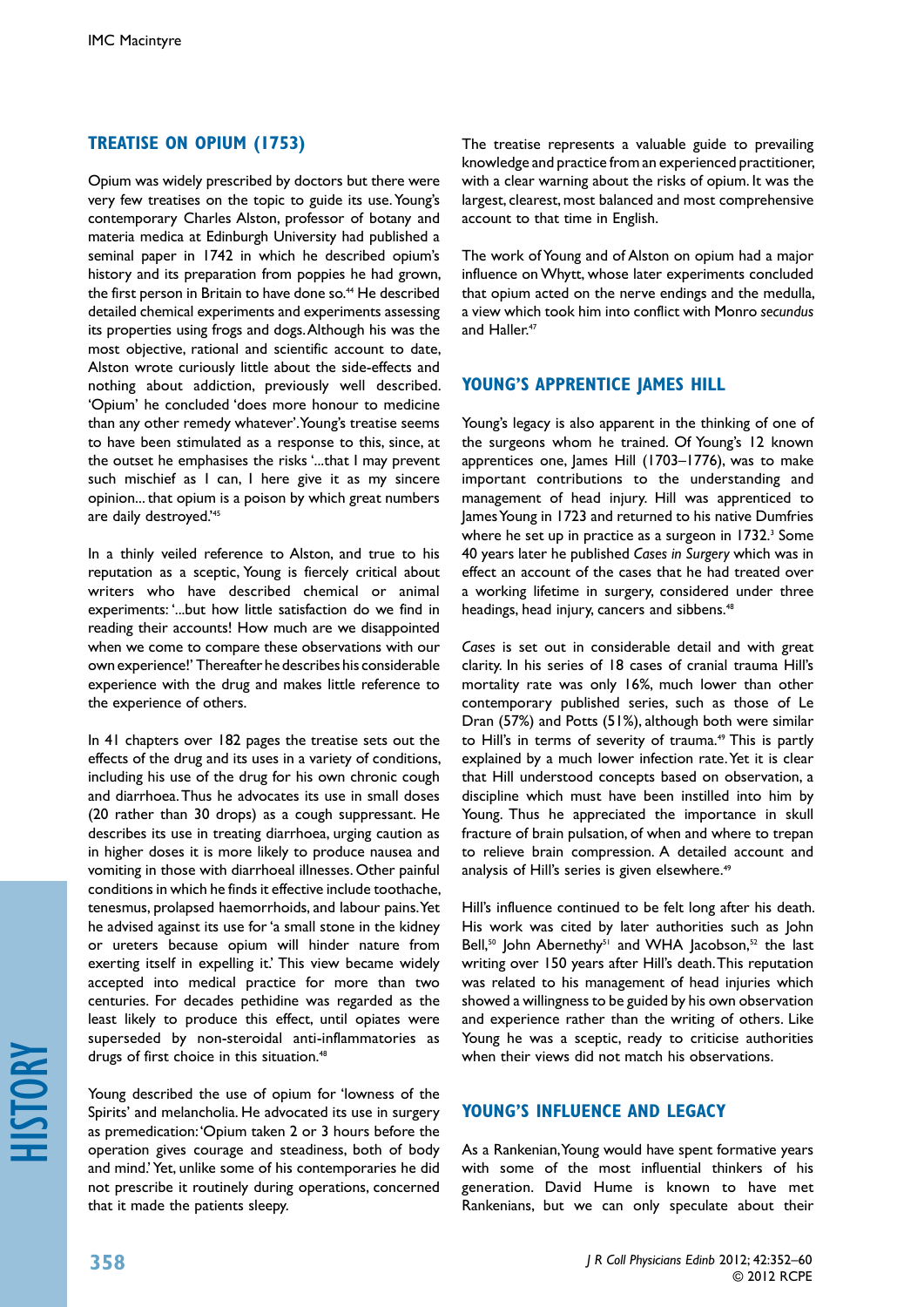influence during his years at Edinburgh University from 1721 to 1725, years when Young was a club member. Hume's *Treatise of Human Nature* was planned before he was 21 years old and composed before he was 25.53 At the heart of Hume's philosophy was the emphasis on observation and experience, a recurring theme in Young's teaching. Hume was to write 'as the science of man is the only solid foundation for the other sciences, so the only solid foundation we can give to this science itself must be laid on experience and observation'.54 Young, recognised by Whytt (and presumably by other contemporaries) as a sceptic and empiric, may well have influenced the early thoughts on the doctrine of empiricism developed by Hume and that of scepticism with which he is associated. As Fosl has pointed out, the similarities between Young's lectures and what became Hume's analysis of causation, probability, and practice are striking.55The Rankenians discussed ideas later elaborated by Hume, and Davie considered that they were one of the determining influences in his ideas.<sup>10</sup>

Young's emphasis on observation and scepticism and his critical and questioning analysis of nerve and muscle function would surely have inspired his pupil Robert Whytt in his development of the sentient principle, that force which conveyed sensation along the sensory nerves and initiated motion in muscles. That emphasis on refusal to accept established wisdom unless supported by experience and observation is evident in the writings and the results of James Hill, trained in the Young tradition.

## **conclusion**

Why did such an important figure not merit a biography or tributes from contemporaries or pupils? It is possible that because of the scandal resulting from events around his son's divorce and his legal battles with James Dundas, he had lost friends, respect and influence. Yet despite that, George Young emerges as an important figure in Edinburgh medical teaching. The central tenet of his medical philosophy was that the only valuable knowledge was that derived from experience i.e. provided by the senses and this was, in later years, to become a core belief of the Enlightenment. Young's entry in the *Dictionary of Eighteenth Century British Philosophers*17 and in the British philosophers section of the *Dictionary of Literary Biography*55 attests to his status as a philosopher but his influence deserves greater recognition and appreciation.

#### *Acknowledgements*

I am grateful to Jeremy Ganz for suggesting the article and reading the manuscript and to Helen Dingwall for many helpful suggestions. My thanks to Iain Milne and Estela Dukan at the RCPE Library and Marianne Smith and Steve Kerr at the RCSEd Library for invaluable help.

## **References**

- 1 *Disposition by Mr Thomas Young to Dr George Young and others.*  Edinburgh: National Archives of Scotland, GD/98/27/11; 1755.
- 2 Grant FJ, Watson CBB, Wood M. *The register of apprentices of the City of Edinburgh, 1583–1666*. Edinburgh: Scottish Record Society; 1906.
- 3 Wallis PJ, Wallis R, Whittet T. *Eighteenth century medics: subscriptions, licenses, apprenticeships*. Newcastle: University of Newcastle; 1985.
- 4 Dingwall HM. *Physicians, surgeons and apothecaries: medicine in seventeenth-century Edinburgh*. East Linton: Tuckwell Press; 1995.
- 5 *Minutes 20 May; 14 July; 21 July; 27 August 1719*. Edinburgh: Royal College of Surgeons of Edinburgh.
- 6 Broadie A. *The Scottish Enlightenment: the historical age of the historical nation*. Edinburgh: Birlinn; 2001.
- 7 McElroy DD. *Scotland's age of improvement: a survey of eighteenthcentury literary clubs and societies*. Pullman: Washington State University Press; 1969.
- 8 Stewart D. *Account of the life and writings of William Robertson, DD, FRSE.* London: Cadell & Davies; 1801.
- 9 Graham R. *The great infidel: a life of David Hume*. Edinburgh: Birlinn; 2004.
- 10 Davie GE. *The Scotch metaphysics: a century of Enlightenment in Scotland*. London: Routledge; 2001. [http://dx.doi.org/10.4324/9780203471159](http://dx.doi.org/10.4324/9780203471159
)
- 11 Stewart MA. Berkeley and the Rankenian Club. *Hermathena: A Trinity College Dublin Review* 1985; 139:24–45.
- 12 Broadie A. *The Scottish Enlightenment: an anthology*. Edinburgh: Canongate; 1997.
- 13 Woodhouselee AFT. *Memoirs of the life and writings of the Honourable Henry Home of Kames.* Edinburgh: printed for William Creech and T. Cadell and W. Davies; 1807.
- 14 Mossner EC. *The life of David Hume*. 2nd ed. Oxford: Clarendon Press; 1980.
- 15 Emerson RL. *Essays on David Hume, medical men and the Scottish Enlightenment: industry, knowledge and humanity*. Farnham: Ashgate; 2009.
- 16 Macintyre IMC, MacLaren I. *Surgeons' lives: Royal College of Surgeons of Edinburgh: an anthology of college fellows over 500 years.* Edinburgh: Royal College of Surgeons of Edinburgh; 2005.
- 17 Yolton JW, Price JV, Stephens JN. *The dictionary of eighteenth-century British philosophers.* Bristol: Thoemmes; 1999.
- 18 Emerson RL. The founding of the Edinburgh medical school. *J Hist Med Allied Sci* 2004; 59:183–218. [http://dx.doi.org/10.1093/jhmas/](http://dx.doi.org/10.1093/jhmas/jrh066
) [jrh066](http://dx.doi.org/10.1093/jhmas/jrh066
)
- 19 Dalzel A, Innes C. *History of the University of Edinburgh from its foundation*. Edinburgh; Edmonston & Douglas; 1862.
- 20 Young G. *Lectures on medicine*. Edinburgh: Royal College of Physicians of Edinburgh; 1730–1.
- 21 University of St Andrews. *Muniments.* University of St Andrews; UV452/4/211.
- 22 *Annuity Tax.* Edinburgh City Archives; 1751.
- 23 Houston R, van der Heijden M. Hands across the water: the making and breaking of marriage between Dutch and Scots in the mid-eighteenth century. *Law and History Review* 1997; 15:215–42. <http://dx.doi.org/10.2307/827651>
- 24 *Disposition of Mr Thomas Young to Dr George Young and others.* 8 October 1755. Edinburgh: National Archives of Scotland, GD98/27/11; 1755.
- 25 Hoolihan C. Thomas Young, M.D. (1726?-1783) and obstetrical education at Edinburgh. *J Hist Med Allied Sci* 1985; 40:327–45. <http://dx.doi.org/10.1093/jhmas/40.3.327>
- 26 *Aeneas Macdonald factor at Paris and Messers Grant and Crawford factors at Rotterdam v Mr George Young in Edinburgh and George Young his son. Expenses of education in surgery abroad.* 28 July 1742. Edinburgh: National Archives of Scotland, GD/50/216/45; 1742.
- 27 Young G. *Letter to William Sinclair, student of medicine Leiden concerning his studies*. Edinburgh, National Archives of Scotland, GD 136/376; 1737.
- 28 National archives currency converter [Internet].[cited 2012 Oct 31]. Available from: <http://www.nationalarchives.gov.uk/currency/>